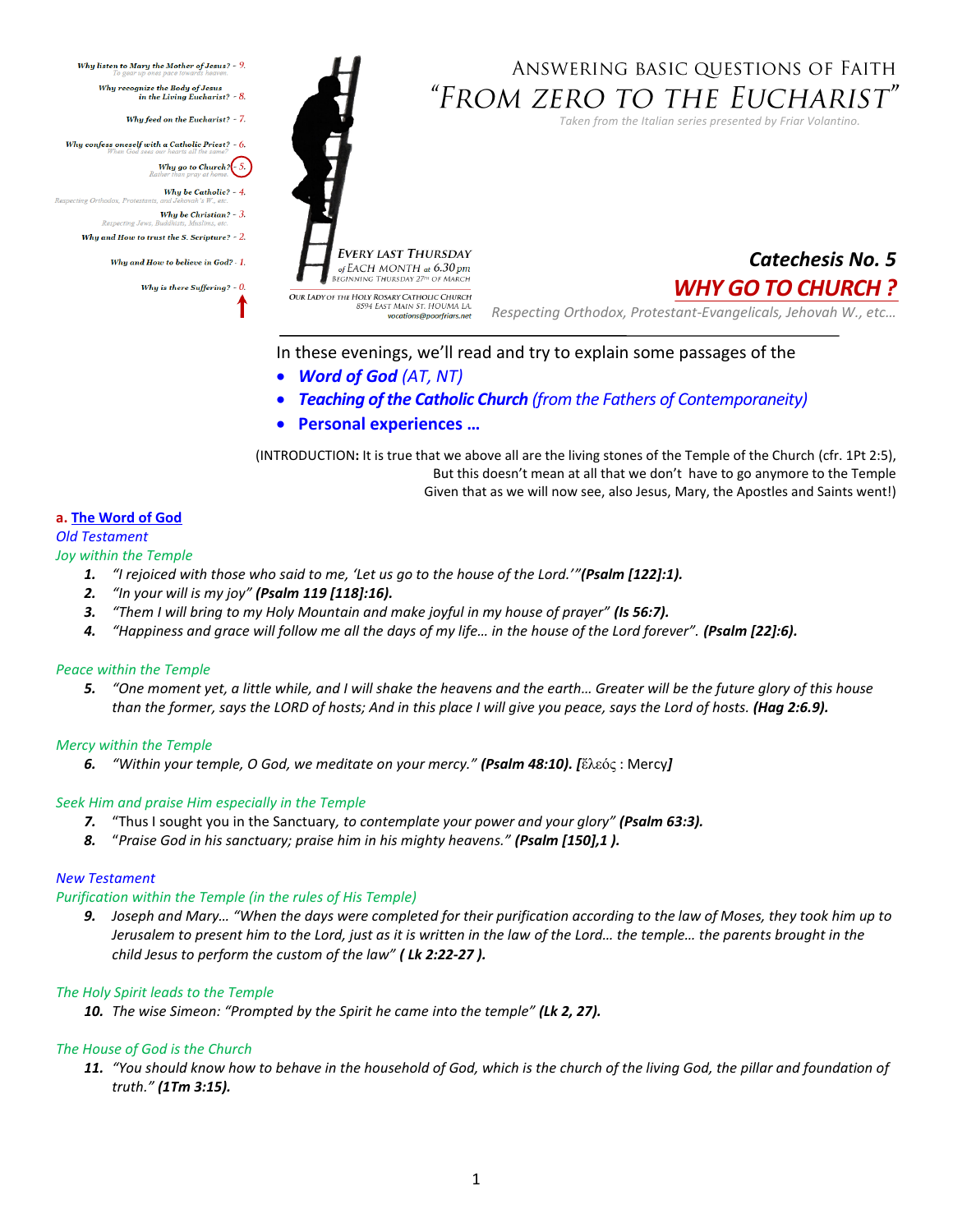#### *The Prodigal son: Out of the house of God, he was lost and dead...*

*12. (the prodigal son) Coming to his senses he thought, 'How many of my father's hired workers have more than enough food to eat, but here am I, dying from hunger. I shall get up and go to my father and I shall say to him, "Father, I have sinned against heaven and against you.".. (then the father said to the older brother) But now we must celebrate and rejoice, because your brother was dead and has come to life again; he was lost and has been found" (Lk 15:17-18.32) ( cf. 1Tm 3:15).* 

--- The "prodigal son" out of the Father's House, that is the Church (cf. 1Tm 3:16), was lost… and dead… and like so, the same is for us when we're far from the House of the Father, that is the Church.

## *The Relationship between the lost sheep and the House?*

*13. "What man among you having a hundred sheep and losing one of them would not leave the ninety-nine in the desert and go after the lost one until he finds it? And when he does find it (the lost sheep), he sets it on his shoulders with great joy and, upon his arrival home (cf. 1Tm 3:15), he calls together his friends and neighbors and says to them, 'Rejoice with me because I have found my lost sheep.' I tell you, in just the same way there will be more joy in heaven over one sinner who repents than over ninety-nine righteous people who have no need of repentance." (Lk 15:5-7).* 

--- The "Lost sheep", is brought back to the shepherd's own house (who is Jesus, cf. Jn 10,11), and the house of the Shepherd is the Church ( cf. 1Tm 3,16 ) and even more; "with great joy" given that Jesus Himself says: " There is more joy in heaven for only one repentant sinner, than for 99 who have no need of repentance!( cf. Lk 15:4-7 ). Now that is to say that there is more joy in heaven for only one lost sheep that is brought back to the Church, the House of the Shepherd, than for the ninety nine who thinking that they're upright and have non need of being brought back into the Church, remaining like so dry in the desert of the world $^1$ !!! – and then may complain that they have no need to tend to sheep or to work, nor protection from wolves.

## *The Relationship between Jesus' room and the Church?*

- *14. Jesus said to his disciples: "say to the master of the house, 'The Teacher says, "Where is my guest room where I may eat the Passover with my disciples?"' (Mk 14:14).*
- *15. And even more: "say to the master of the house, 'The teacher says to you, "Where is the guest room where I may eat the Passover with my disciples?"' (Lk 22:11).*

# *How is one to interpret the phrase: Not on this mountain, nor in Jerusalem will you adore the Father..*

*16. "You will worship the Father neither on this mountain nor in Jerusalem… But the hour is coming, and is now here, when true worshipers will worship the Father in Spirit and truth; and indeed the Father seeks such people to worship him. God is Spirit, and those who worship him must worship in Spirit and truth." (Jn 4:21.23-24).* 

-- And in regards to the Holy Spirit and the Christian Truth, lets listen to where the Holy Spirit leads and what Jesus says in Truth: "Prompted by the Spirit he (the wise Simeon) came into the temple" (Lk 2, 27). *"Jesus said to them, "Amen, amen, I say to you, unless you eat the flesh of the Son of Man and drink his blood, you do not have life within you". (Jn 6, 53).* And where can one find with certainty this Body and this Blood (or rather the Holy Eucharistic Communion) that gives Life, if not primarily from within the Catholic-Christian Eucharistic Celebration?... that, primarily are made so at the Temple of the Catholic Church?... or even in forests or fields, but always from within the Liturgy celebrated under the Bishop, particularly primarily under the Universal Roman Pontiff? (Cf. JOHN PAUL II, Encclical Letter: *Ecclesia de Eucharistia*, No. 39 b, in: *Tutte le Encicliche di Giovanni Paolo II*, Ediz. LEV, Città del Vaticano 20052, pp. 1620-1622).

#### *Jesus and the Apostles often visited the Temple*

 $\overline{\phantom{a}}$ 

- *17.* "Jesus was teaching in the temple" **(Mark 12:35)**
- *18.* "Day after day I sat teaching in the temple" **(Matt 26:55)**
- *19.* "Every day they devoted themselves to meeting together in the temple" *(Act 2;46 ).*
- *20.* "The men whom you put in prison are in the temple area and are teaching the people." *(At 5:25).*

<sup>1</sup> Desert should be intended here as the following, that is what the psalmist says: *"Far away I would flee in error; I would stay in the desert..* (because) *For I see violence and strife in the city" (cf. Ps 55:8.10)*. This kind of going away from the city, from where the psalmist is tempted to escape – in error -, this could also represent the flight in error from the Universal Church, because sometimes one sees in It even disagreement and contentions that are too human. Therefore to leave this city, or rather the Church means according to the Sacred Scripture to be wrong! *(cf. Ps 55:8 ; 1John 2:19; Eph 3:21).* So desert in this case should not be intended as a place of silence but as being far off from the Church and representing spiritual dryness of the world; seemingly the desert where the 99 sheep lived *(cf. Luke 15:4)*.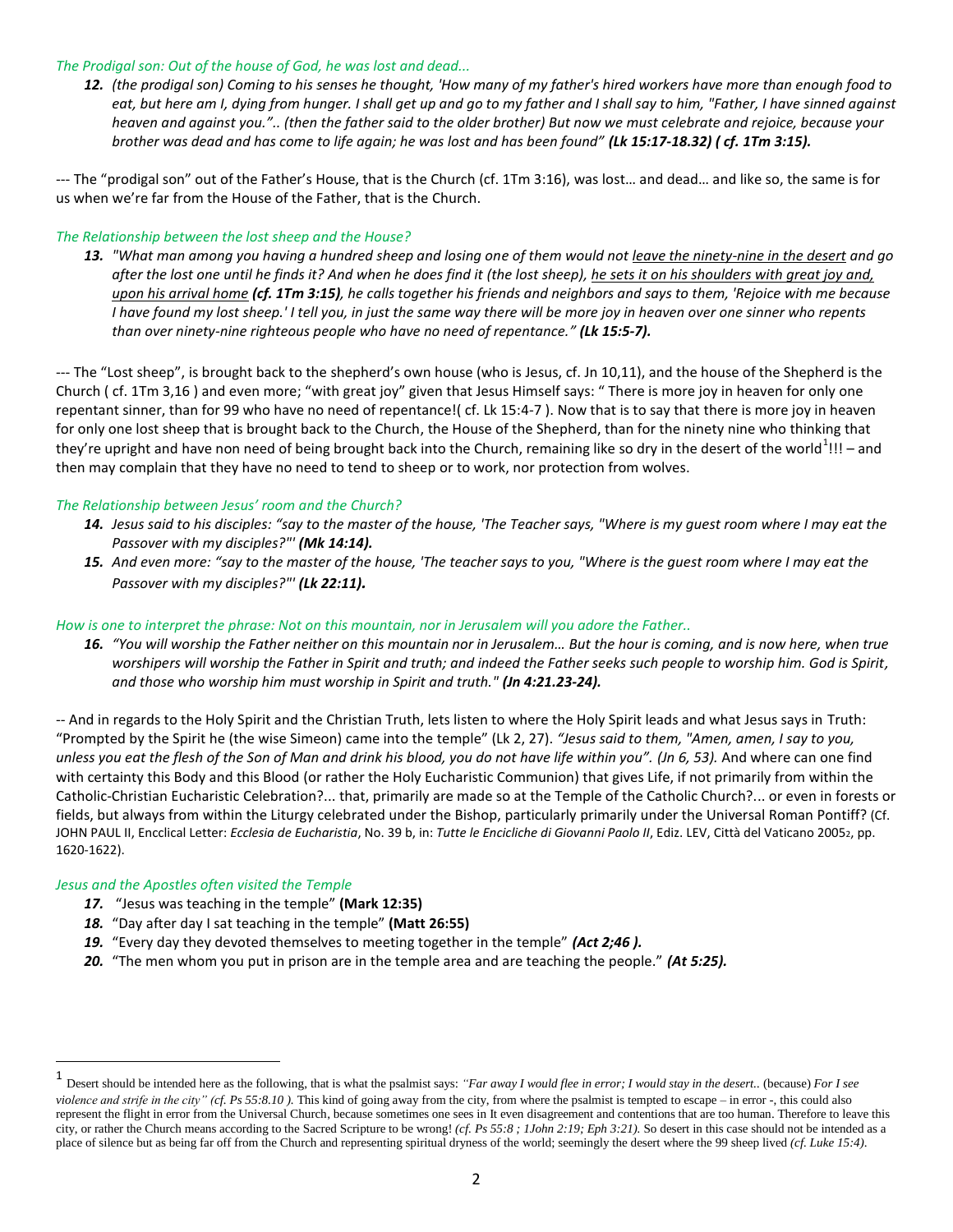#### **b. Teachings of the Catholic Church** *Patristic Era Where is one to praise God?*

- *21.* Saint John Chrysostom (Bishop , 349 † 407): ": "You cannot pray in your house as you pray in church where the peoples are gathered and where our cry is lifted up to God in one heart. There in church there is something more, the unison of spirits, the agreement of souls, the bond of charity, the prayer of priests" ( **SAINT JOHN CHRYSOSTOM**, *De incomprehensibili Dei natura seu contra Anomaeos*, 3, 6: PG 48, 725D, in: CCC 2179 )
- *22.* Saint Augustin of Hippo (Bishop 354 † 430) "No one will be adapt for the future life, if not now prepared!... We praise the Lord when we reunite in Church, but at the moment in which each of us returns to our activities, we almost cease praising God." (cf. **St. AUGUSTINE** – *Office of Read.* Sat. V<sup>th</sup> Week of Easter).

# *From the temple of Jerusalem to the uncountable temples of the Universal Church.*

*23.* St. Cyril of Alexandria (Bishop): *"The temple of Jerusalem was unique, and only Israel would really offer sacrifices in it, but later… the whole world was filled with sacred buildings and uncountable adorers who honor the God of the Universe!"* (St. CYRIL OF ALEXANDRIA, *Office of Read. Monday* XXVIII<sup>th</sup> week of O.T.).

# *What's the relationship between the Sanctuary and the Bread of God?*

*24.* Saint Ignatius of Antioch (Bishop and Martyr, † 107): *"Let no one be fooled: who is not within the sanctuary, remains deprived from the Bread of God" (ST. IGNATIUS OF ANTIOCH, Office of Read. Sun. II Week of O.T)*

## *What's the relationship between the Spirit of God and the Church?*

25. St. Irenaeus of Lione (Bishop and Martyr, 130 - † 202): "Where the Church is there is the Spirit of God and where the Spirit of *God is there is the Church and every kind of grace, and the Spirit is the truth: to drift away from the Church is to refuse the Spirit and therefore means being excluded from life"* ( **St. IRENAEUS**, *Adversus Haeresis.* III, I).

## *Yes, decorate the temple, but first of all don't forget the poor.*

*26.* St. John Chrysostom (Bishop, 349 - † 407): *"For what is the advantage for Christ when His table indeed is full of golden cups, but He perishes with hunger? First fill Him in the person of the hungered poor , and then abundantly deck out His table also. Do you make Him a cup of gold, whilst not giving give Him not a cup of cold water? And what is the profit when you furnish His table with cloths bespangled with gold, whilst to Himself you afford not even the necessary clothes? And what good comes of it?"* ( **SAINT JOHN CHRYSOSTOME**, *Homilies on Matthew*, Hom. 50, 3-4, PG 58, 508-509, in *Off. of Read.,* Sat. XXI Week in O.T. ).

# *Medieval Era*

# *Faith and reverence in the Churches and towards the (Catholic) Churches*

- *27.* Franciscan Omnibis of Sources: *"The Lord gave me such a faith within church –* says Francis of Assisi *that I simply prayed and said: We adore you, Lord Jesus Christ, even in all the churches that are spread in the whole world and we bless you because with your holy cross you have redeemed the world"* (**FRANCISCAN OMNIBUS OF SOURCES**, *Testament of Saint Francis 1226*, No. 111 ).
- *28.* Franciscan Omnibis of Sources: *"Faithful to the exhortations of Francis, when they passed close to a church or if they only saw it from a distance, they bowed in its direction, bowing both in mind and body, adoring the Almighty saying: "We adore you, oh Christ, in all your churches".* **( FRANCISCAN OMNIBUS OF SOURCES**, *First Life of Saint Francis –*THOMMAS OF CELANO -, chap. XVII, No. 401 ).

# *Modern Era*

#### *To pray and be still within Churches is better than to do it in at home*

- *29.* Saint Francis de Sales (1567 † 1622): "*Every day consecrate one hour of your day to prayer.. If it is possible do this in church; you will find comfort and discrete tranquility because, there, neither father nor mother nor wife nor husband nor anyone else can keep you from being in peace for an hour, when instead at home among all the commitments there could be difficulty in staying at peace for one hour".* (**SAINT FRANCIS DE SALES**, *Philotea. Introduction to the devoted life, 2nd part*, chap. I.)
- **30.** Saint Francis de Sales (1567 † 1622): "There is always more fruit and more consolation in the Church's public celebrations *than in personal devotion; because God wanted it this way - giving absolute preference to the deeds of the community than to those that are private".* (**SAINT FRANCIS de SALES**, *Philotea. Introduction to devoted, 2nd part*, chap. XV).

# *The Obligation of Attending Church..*

*31.* Benedict XIV (1740 - † 1758) *"We establish and declare that.. on feast days.. people have to assist mass".* (Translated from: **BENEDICT XIV**, Encyclical *Cum semper*, 19th Augusto 1744, in *Enchiridion delle Encicliche*, vol. I, by Erminio Lora and Rita Simionati, EDB, Bologna 1994, No. 124 ).